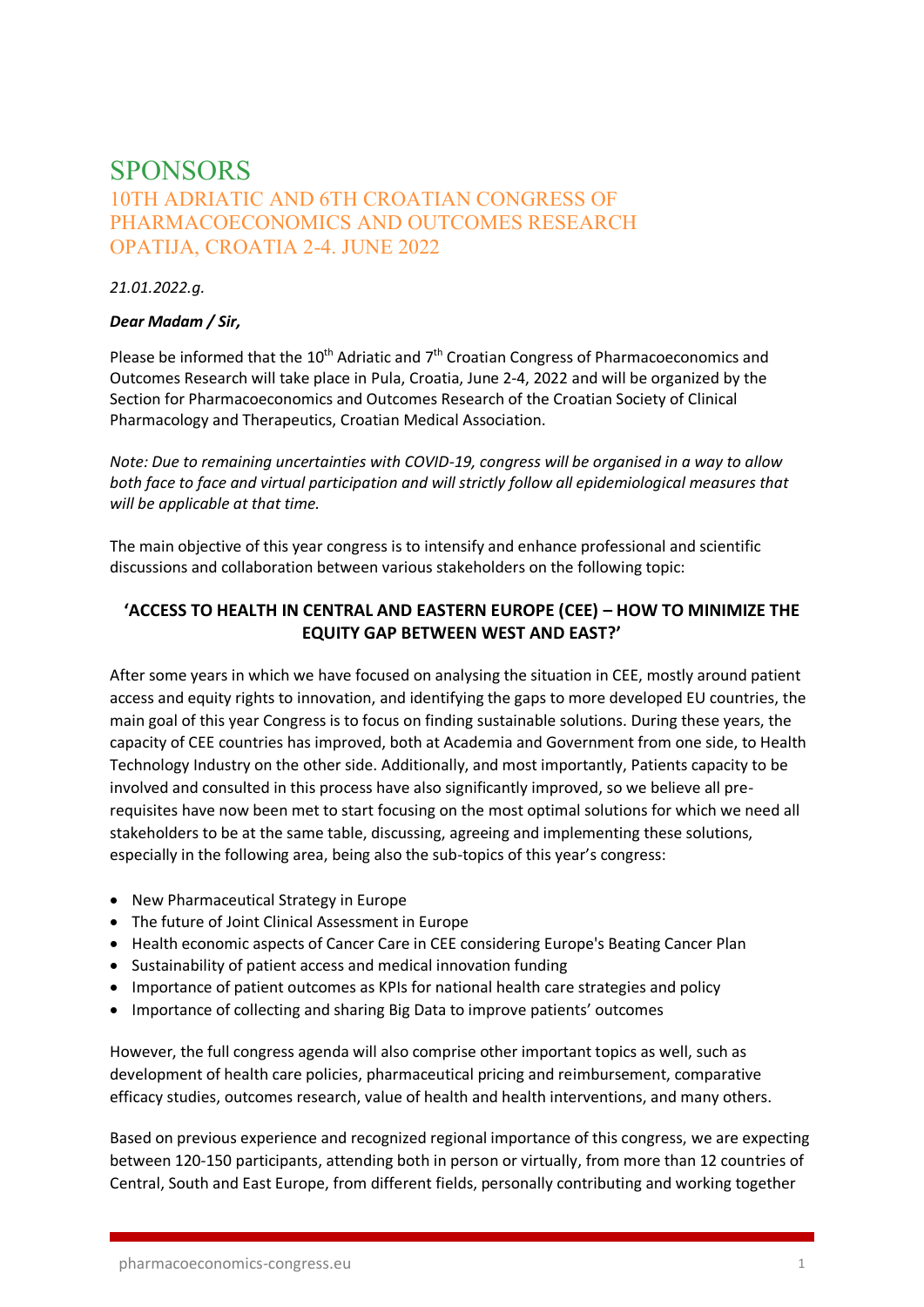for the success of this congress and positive impact it has on fostering collaboration at national and regional levels.

**If you find this program of your scientific and professional interest, we would highly appreciate and value your kind sponsorship through one of the following Sponsorship Options:** 

## **PLATINUM SPONSOR**

- is entitled to receive:

- 1. Publication of Company's name and logo, in the group of Platinum Sponsors, on all Congress information materials published after the receipt of sponsorship payment;
- 2. Large Company logo, published next to the Congress name and main topic, on all official Congress posters;
- 3. Company name published by means of LCD projection, in the group of Platinum Sponsors, during opening and closing ceremonies, before and after all presentation sessions, and during coffee breaks.
- 4. One Corporate promotional page in the final Congress Programme
- 5. One Corporate promotional page in the Congress Abstract book
- 6. Large Company logo on all other official congress written materials
- 7. Two free registrations for the congress attendance
- 8. Suggestion of three topics of interest to be covered during the congress, one of which will be chosen by Congress Scientific Committee for the inclusion in Congress Final Programme.
- 9. Short address at the Congress Opening ceremony (5 min)

The opportunity to be presented as a **Platinum Sponsor** can be ensured by timely sponsorship payment of **7.500,00 EUR + VAT.** 

## **GOLD SPONSOR**

- is entitled to receive:

- 1. Publication of Company's name and logo, in the group of Gold Sponsors, on all Congress information materials published after the receipt of sponsorship payment;
- 2. Medium size Company logo, published next to the Congress name and main topic, on all official Congress posters;
- 3. Company name published by means of LCD projection, in the group of Gold Sponsors, during opening and closing ceremonies, before and after all presentation sessions, and during coffee breaks.
- 4. Half Corporate promotional page in the final Congress Programme
- 5. Half Corporate promotional page in the Congress Abstract book
- 6. Medium size Company logo on all other official congress written materials
- 7. One free registration for the congress attendance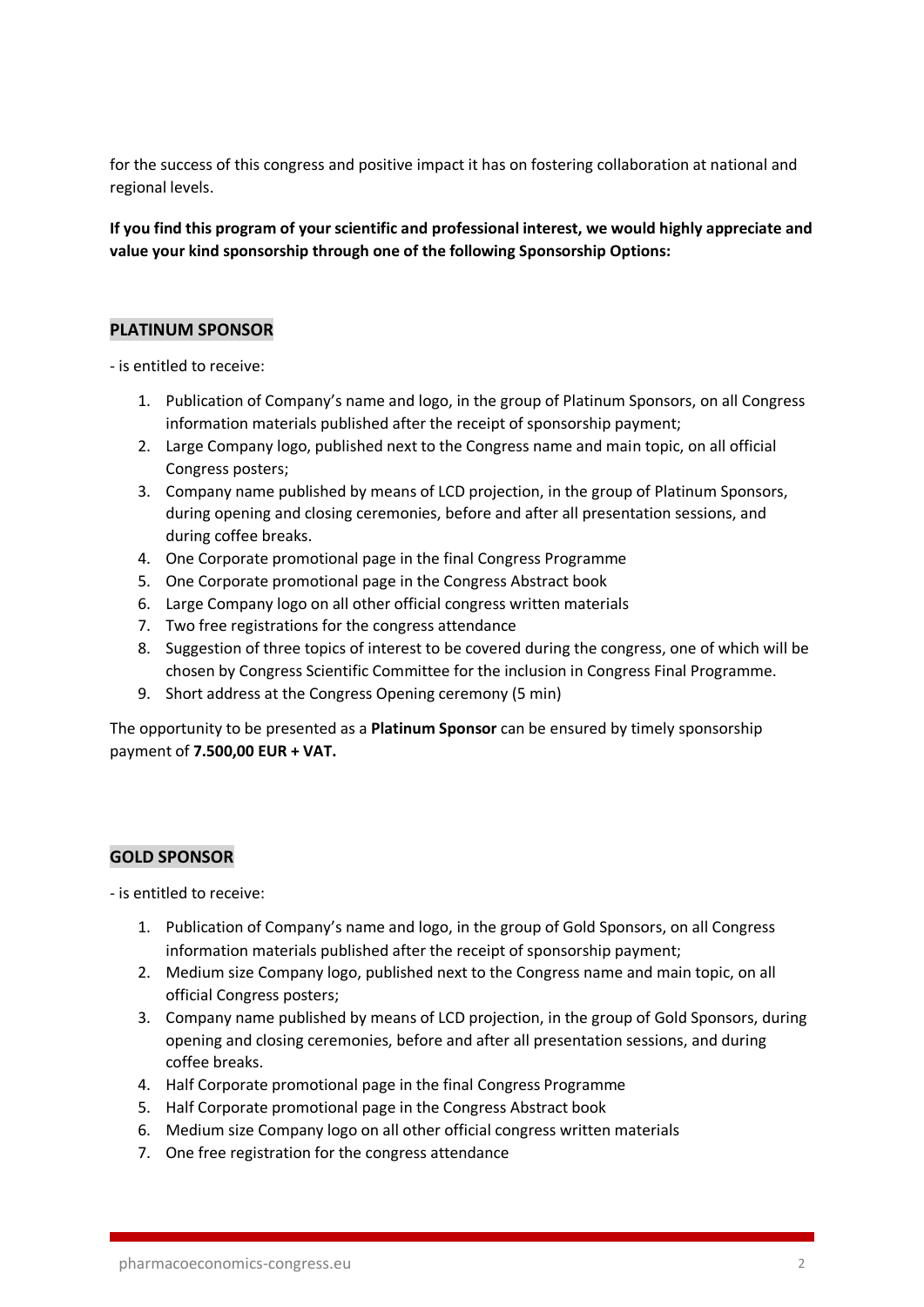The opportunity to be presented as a **Gold Sponsor** can be ensured by timely sponsorship payment of **5.000,00 EUR + VAT.**

## **SILVER SPONSOR**

- is entitled to receive:

- 1. Publication of Company's name and logo, in the group of Silver Sponsors, on all Congress information materials published after the receipt of sponsorship payment;
- 2. Small size Company logo, published next to the Congress name and main topic, on all official Congress posters;
- 3. Company name published by means of LCD projection, in the group of Silver Sponsors, during opening and closing ceremonies, before and after all presentation sessions, and during coffee breaks.
- 4. One quarter of Corporate promotional page in the final Congress Programme
- 5. One quarter of Corporate promotional page in the Congress Abstract book.

The opportunity to be presented as a **Silver Sponsor** can be ensured by timely sponsorship payment of **2.500,00 EUR + VAT.** 

#### **BRONZE SPONSOR**

- is entitled to receive:

- 1. Publication of Company's name and logo, in the group of Bronze Sponsors, on all Congress information materials published after the receipt of sponsorship payment;
- 2. Small size Company logo, published next to the Congress name and main topic, on all official Congress posters;
- 3. Company name published by means of LCD projection, in the group of Bronze Sponsors, during opening and closing ceremonies.
- 4. Small size Company logo, published in the final Congress Programme
- 5. Small size Company logo, published in the Congress Abstract book.

The opportunity to be presented as a **Bronze Sponsor** can be ensured by timely sponsorship payment of **1.500,00 EUR + VAT.** 

**Sincerely,** 

Congress Co-Chair Congress Co-Chair

*Prof. Dinko Vitezić, MD, PhD Prof. Igor Francetić, MD, PhD*

**For any further information please contact Congress Technical Organizers:**